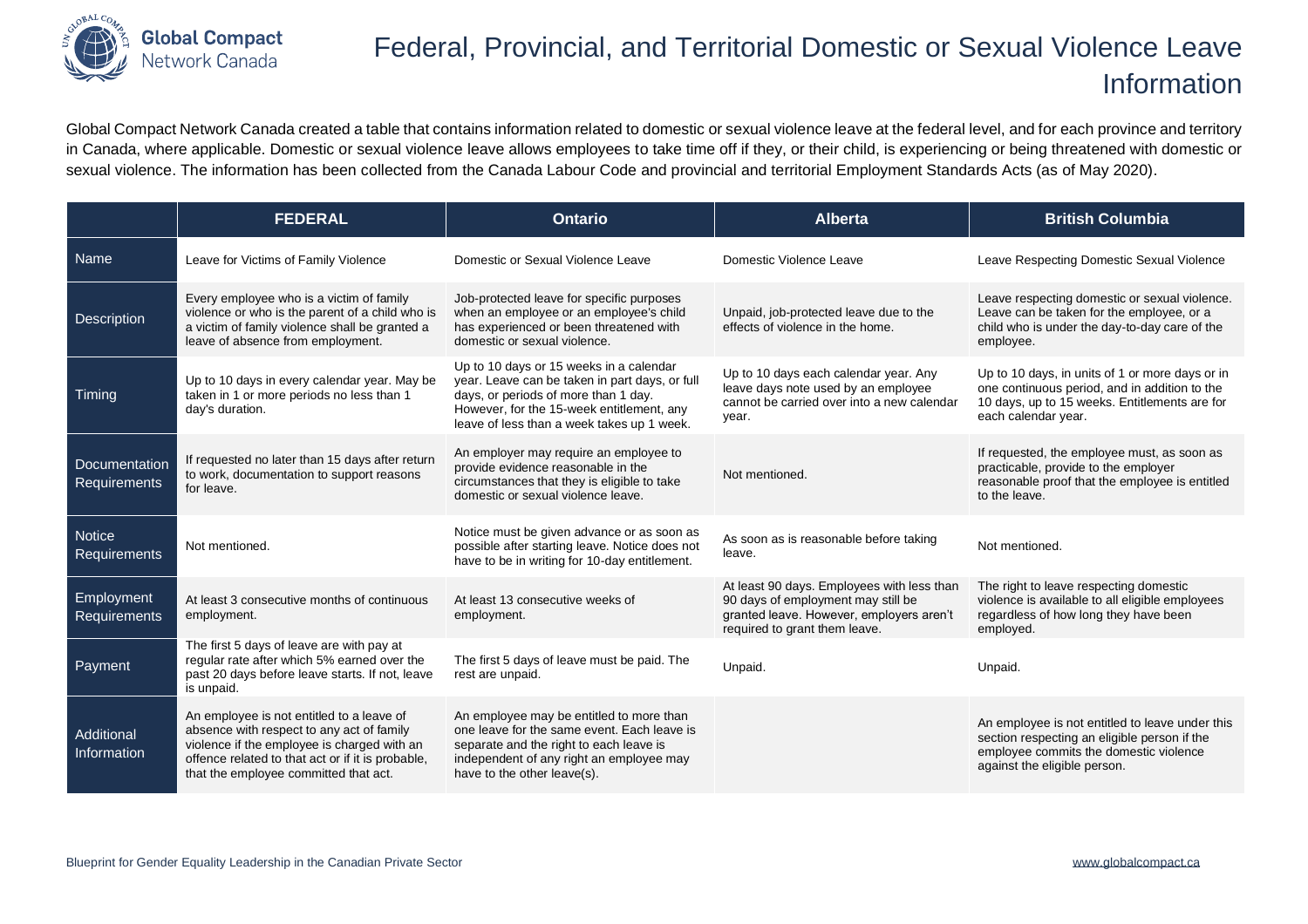

cont'd

|                                             | <b>Manitoba</b>                                                                                                                                                                                                                                                           | <b>New Brunswick</b>                                                                                                                                                   | <b>Newfoundland and</b><br>Labrador                                                                                                                                                                                       | <b>Northwest Territories</b>                                                                                                                                    | <b>Nova Scotia</b>                                                                                                                                                                            |
|---------------------------------------------|---------------------------------------------------------------------------------------------------------------------------------------------------------------------------------------------------------------------------------------------------------------------------|------------------------------------------------------------------------------------------------------------------------------------------------------------------------|---------------------------------------------------------------------------------------------------------------------------------------------------------------------------------------------------------------------------|-----------------------------------------------------------------------------------------------------------------------------------------------------------------|-----------------------------------------------------------------------------------------------------------------------------------------------------------------------------------------------|
| <b>Name</b>                                 | Interpersonal Violence Leave                                                                                                                                                                                                                                              | Domestic Violence, Intimate<br>Partner Violence or Sexual<br>Violence Leave                                                                                            | Family Violence Leave                                                                                                                                                                                                     | <b>Family Violence Leave</b>                                                                                                                                    | Domestic Violence Leave                                                                                                                                                                       |
| <b>Description</b>                          | Employees who are victims of<br>interpersonal violence, or have<br>dependents who are victims of<br>interpersonal violence, will be<br>entitled to take the leave.                                                                                                        | Leave granted to an employee or a<br>child of the employee when the<br>individual is a victim of domestic<br>violence, intimate partner violence<br>or sexual violence | Family violence leave allows an<br>employee time off from work to<br>address issues arising from family<br>violence either directly or indirectly<br>as a caregiver.                                                      | Family violence leave for an<br>employee or a child of the<br>employee who experiences family<br>violence.                                                      | Domestic violence leave can be<br>taken by an employee who is<br>experiencing domestic violence or<br>whose child (under 18) is<br>experiencing domestic violence.                            |
| Timing                                      | There are 2 parts to interpersonal<br>violence leave. 1) allows up to 10<br>days consecutively or on an<br>intermittent basis in a 52 week<br>period, as needed. 2) allows up to<br>17 weeks in a 52 week period in 1<br>continuous period. Can be taken in<br>any order. | Up to 10 days, which the employee<br>may take intermittently or in 1<br>continuous period, and up to 16<br>weeks in one continuous period in<br>each calendar year.    | Up to 10 days in a year.                                                                                                                                                                                                  | Up to 10 days, and up to 15 weeks<br>in a calendar year. Can be taken in<br>period of no less than 1 week.                                                      | The longer part of domestic<br>violence leave is up to 16<br>consecutive weeks. The shorter<br>part of the leave is 10 days, which<br>can be taken at different times or<br>all at once.      |
| <b>Documentation</b><br><b>Requirements</b> | For paid days, employees must<br>provide reasonable verification of<br>the need for the leave. The<br>employer may require verification<br>from the employee for unpaid days<br>of leave.                                                                                 | Not mentioned.                                                                                                                                                         | An employee may be required to<br>provide the employer with<br>reasonable verification of the<br>necessity of the leave.                                                                                                  | An employee who takes paid leave<br>shall provide the employer with<br>reasonable verification of the<br>necessity of the leave that meets<br>the requirements. | The employer may ask the<br>employee to provide a form<br>developed by the Labour<br>Standards Division to support the<br>employee's entitlement to domestic<br>violence leave.               |
| <b>Notice</b><br>Requirements               | Employees must give their<br>employer as much notice as is<br>reasonable in the circumstances.                                                                                                                                                                            | The employee shall provide the<br>employer in writing with the<br>purposes for which the leave is to<br>be taken, with reference to specific<br>purposes.              | Notice should include the length of<br>time being requested and be given<br>to the employer as soon as<br>possible, before the leave is to<br>begin, unless there is a valid<br>reason why the notice cannot be<br>given. | Written notice as soon as is<br>reasonable and practical in the<br>circumstances.                                                                               | An employee must advise their<br>employer in writing as soon as<br>possible of their intention to take<br>domestic violence leave, and the<br>anticipated start and end date of<br>the leave. |
| Employment<br><b>Requirements</b>           | At least 90 days of employment.                                                                                                                                                                                                                                           | At least 90 days of employment.                                                                                                                                        | At least 30 days of employment.                                                                                                                                                                                           | Not mentioned.                                                                                                                                                  | At least 3 months of employment.                                                                                                                                                              |
| Payment                                     | The first 5 days of leave within a<br>52-week period are paid in no less<br>than wage earned for regular hours<br>of work.                                                                                                                                                | The first 5 days are paid and the<br>rest is unpaid. The rate of pay is<br>equal to the wage that would have<br>been earned during regular hours.                      | 3 days paid, and 7 days unpaid in a<br>given year.                                                                                                                                                                        | The first 5 days of the 10-day leave<br>are paid in the wages the employee<br>would have earned had they not<br>taken leave. The 15-week leave is<br>unpaid.    | Up to 3 days must be paid. Each<br>day must be paid at the employee's<br>regular wage for all hours the<br>employee would have worked that<br>day if the leave had not been<br>taken.         |
| Additional<br>Information                   |                                                                                                                                                                                                                                                                           |                                                                                                                                                                        |                                                                                                                                                                                                                           |                                                                                                                                                                 | Domestic Violence Leave                                                                                                                                                                       |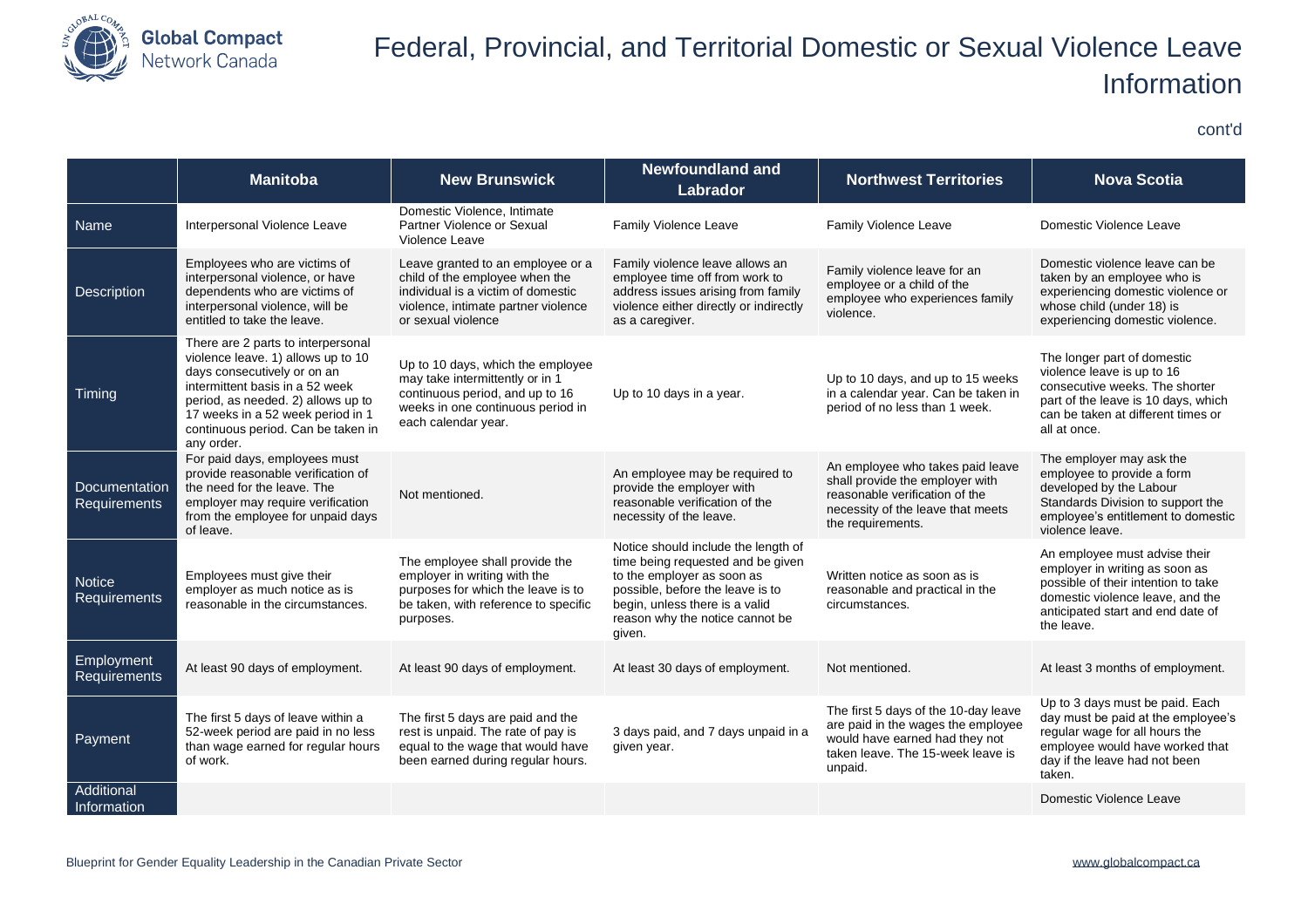

cont'd

|                                   | <b>Nunavut</b>              | <b>Prince Edward Island</b>                                                                                                               | <b>Quebec</b>                                                                                                                                                                                                                               | <b>Saskatchewan</b>                                                                                                                                                     | Yukon                                                                                                                                                                                   |
|-----------------------------------|-----------------------------|-------------------------------------------------------------------------------------------------------------------------------------------|---------------------------------------------------------------------------------------------------------------------------------------------------------------------------------------------------------------------------------------------|-------------------------------------------------------------------------------------------------------------------------------------------------------------------------|-----------------------------------------------------------------------------------------------------------------------------------------------------------------------------------------|
| Name                              | No Domestic Violence Leave. | Domestic Violence Leave, Intimate<br>Partner Violence Leave or Sexual<br>Violence Leave                                                   | Absence Owing to Domestic<br>Violence, Sexual Violence                                                                                                                                                                                      | Interpersonal Violence Leave                                                                                                                                            | No Domestic Violence Leave.                                                                                                                                                             |
| <b>Description</b>                |                             | Domestic violence, intimate partner<br>violence or sexual violence leave<br>granted at the request of the<br>employee.                    | An employee may be absent from<br>work owing to domestic violence or<br>sexual violence of which the<br>employee has been a victim.                                                                                                         | Job-protected leave for survivors of<br>interpersonal violence or survivors of<br>any form of sexual violence to<br>access supports or relocate to a new<br>home.       | As of March 2020, an amendment to<br>the Employment Standards Act has<br>been proposed to provide access to<br>paid and unpaid leave for victims of<br>domestic or sexualized violence. |
| Timing                            |                             | Up to 10 days intermittently or in 1<br>continuous period during a 12-<br>calendar-month period.                                          | No more than 26 weeks over a<br>period of 12 months. Up to 104<br>weeks if employee suffers serious<br>bodily injury during or resulting<br>directly from a criminal offense that<br>renders them unable to hold their<br>regular position. | Up to 10 days.                                                                                                                                                          |                                                                                                                                                                                         |
| Documentation<br>Requirements     |                             |                                                                                                                                           | Not mentioned.                                                                                                                                                                                                                              | Evidence of services being received<br>if the employer requests it. Could<br>include written confirmation from a<br>social worker or a medical doctor,<br>among others. |                                                                                                                                                                                         |
| <b>Notice</b><br>Requirements     |                             | Employee shall advise the employer<br>of intention to take the leave.<br>commencement date of leave and<br>anticipated duration of leave. | An employee must advise the<br>employer as soon as possible of a<br>period of absence from work, giving<br>the reasons for it.                                                                                                              | As far as possible in advance.                                                                                                                                          |                                                                                                                                                                                         |
| Employment<br><b>Requirements</b> |                             | At least 3 months of employment.                                                                                                          | Up to 3 months of employment for<br>paid leave.                                                                                                                                                                                             | At least 13 weeks of employment.                                                                                                                                        |                                                                                                                                                                                         |
| Payment                           |                             | Up to 3 days of leave must be paid.                                                                                                       | Up to 2 days of paid absence per<br>year.                                                                                                                                                                                                   | 5 employer-paid days and 5 unpaid<br>days.                                                                                                                              |                                                                                                                                                                                         |
| Additional<br>Information         |                             |                                                                                                                                           |                                                                                                                                                                                                                                             |                                                                                                                                                                         |                                                                                                                                                                                         |